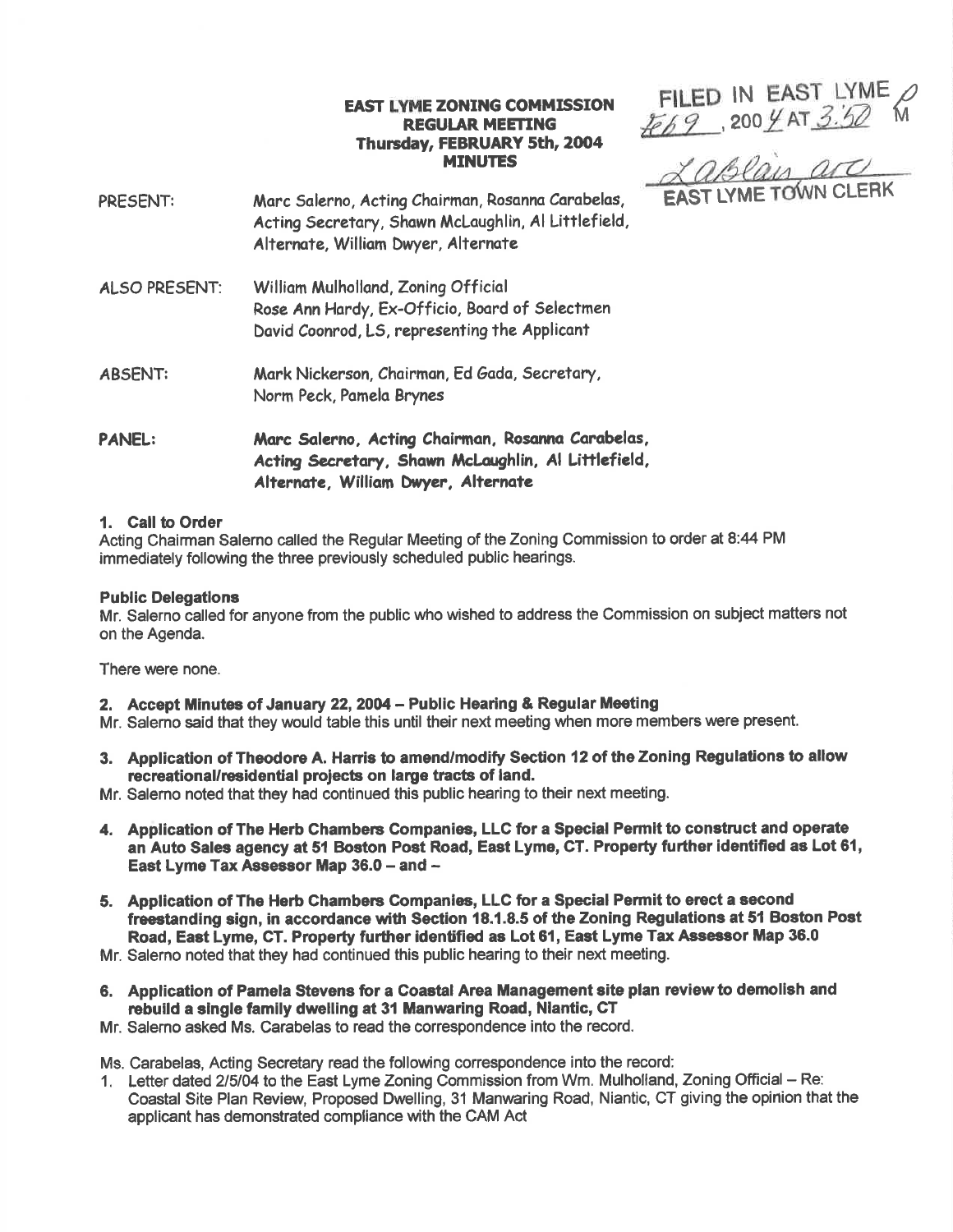Mr. Salerno called for the applicants' representative to speak.

David Goonrod, LS said that he was representing the applicant Pamela Stevens who was also here this evening. He noted that a CAM report had been completed and that there were no coastal resources abutting this property and therefore no impact on them. A silt fence will be in place until everything is stabilized.

Mr. Mulholland asked Mr. Coonrod to explain all of the Sections of the eight-page application.

Mr. Coonrod did so and noted that this was to replace an existing house and that this would be done in a sixmonth period. The silt barriers would be installed down grade to protect against any erosion from the site. Mr. Mulholland added that if this were a large commercial project that they would have the DEP people down for a major review. As this is a small project and a rebuild under FEMA guidelines, no water dependent uses or adverse impacts were found here.

Mr. Salerno asked if the Commission had any questions. There were none.

### \*MOTION (1)

Mr. McLaughlin moved to approve the application of Pamela Stevens for a Coastal Area Management Site Plan review to construct a single family dwelling at 3l Manwaring Road, Niantic, Connecticut. Mr. Littlefield seconded the motion.

Mr. Dwyer noted that the reason for approval was because the application was found to be consistent with all applicable coastal policies and includes all reasonable measures to mitigate adverse impacts.

## Vote:  $5 - 0 - 0$ . Motion passed.

7. Application of Pamela Stevens for a Special Permit to place fill at 31 Manwaring Road, Niantic for the purpose of reconstruction of a single-family dwelling.

Mr. Salerno noted that they had closed the public hearing on this and had just decided on the CAM Act Review so they were ready for a motion here on the fill permit.

### \*MOT|ON (2)

Mr. McLaughlin to approve the application of Pamela Stevens for a special permit to deposit fill at 3{ Manwaring Road, Niantic, Connecticut.

Mr. Dwyer seconded the motion.

Vote:  $5-0-0$ . Motion passed.

## OLD BUSINESS

1. Stormwater

Mr. Mulholland said that this is an on-going process.

# NEW BUSINESS<br>1. None.

Mr. Mulholland said that there was no new business.

### 2. Any business on the floor, if any by the majority vote of the Commission

There was none.

### 3. Zoning Official

Mr. Mulholland said that he had nothing further to report.

### 4. Comments fiom Ex.Officio,

Ms. Hardy apologized for not having a VCR tape to tape this evenings' meeting. She said that she finds this unfortunate and hopes that this makes the paper as she thinks that the comments made this evening would be of interest to a large number of people in Town. She hopes there will be press coverage.

### 5. Gomments from Zoning Board Liaison to Planning Commission

No one was scheduled to go.